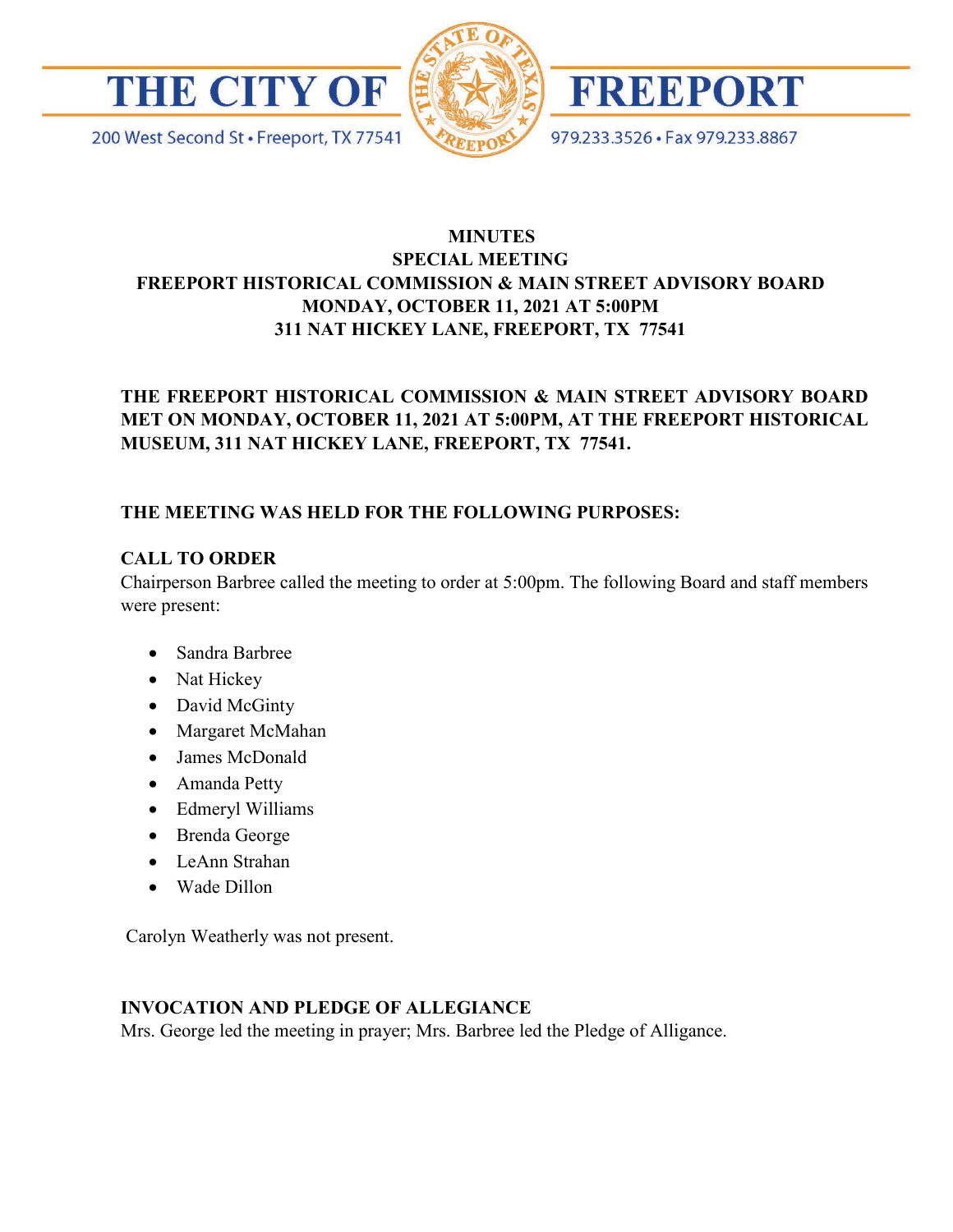### **1. Board Member Announcements**

Mrs. George thanked all the Board members who attended the Youth Mental Health First Aid certification training held at the museum in September and advised that if anyone had not received their certificate via email to please let her know.

### **BUSINESS – REGULAR SESSION:**

**2. Consideration and possible action to approve meeting minutes from September 30, 2021.**  Mrs. Barbree announced a correction in the minutes stating that Ms. Weatherly was not present at the Sept. 30 meeting as she was ill. With that correction noted, Ms. McMahan motioned to approve the minutes, Mrs. Petty seconded the motion and the Board unanimously approved.

### **WORK SESSION:**

### **3. Main Street Events Discussion**

A. **Downtown Monthly Events (McGinty, Williams, McDonald)**  Mr. McGinty reported that the Special Events Subcommittee was abbreviated and that they no longer needed to meet now that event dates and plans have been scheduled.

#### B. **Seasonal Events - Holiday on the Brazos/Christmas Market**

Ms. Strahan noted that securing vendors for our November 20 date looks impossible since other vendor events have been scheduled for that same date in nearby towns such as Lake Jackson and Angleton. Ms. Strahan stressed the need to advertise now, and suggested we do the market event on Sunday following HOB. Discussion ensued regarding plans for the Christmas market date and activities. Ms. Williams expressed concerns for Christmas market being held on Sunday. Mrs. George reiterated concerns of crossing dates.

McDonald suggested we focus on the Tree Lighting ceremony instead of a vendor market, citing it could conflict with HOB and limit the number of vendors we could get the following Sunday. Ms. McMahan and Mrs. Barbree supported the Sunday date for Christmas Market and that it would give folks something fun to do on a Sunday. Mrs. Petty inquired about EDC Funds available for marketing, and if that might include promoting the holiday market by funding the ice-skating rink. –Mrs. Barbree suggested she could not see EDC approving a \$20,000 bill for a skate rink. Mr. McGinty advised that the EDC funds budgeted to market the museum and recreation center was increased